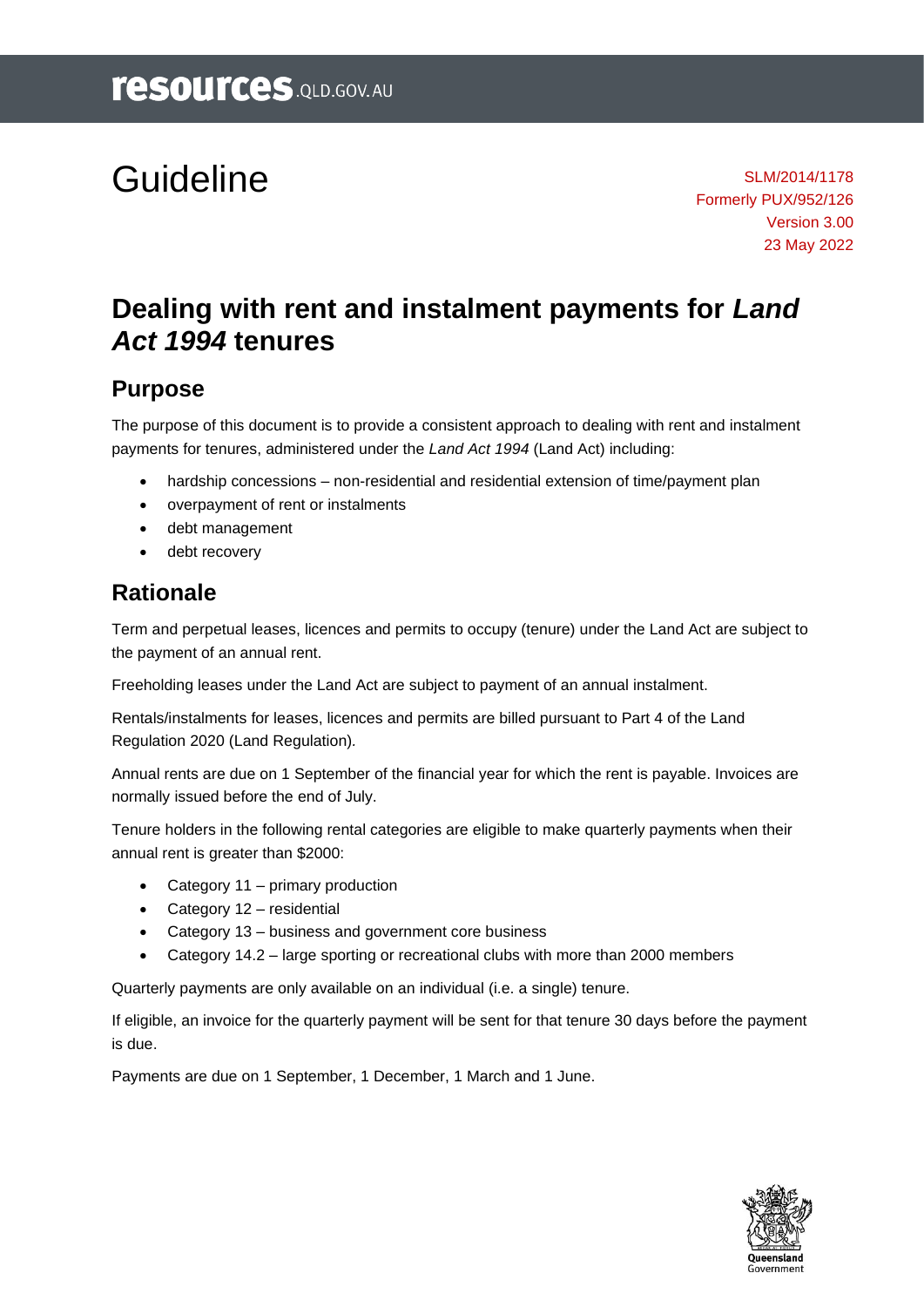#### **Due and payable**

All debts become due and payable at the time shown on the tax invoice. All tax invoices are issued 30 days prior to the account becoming due and payable.

All notices seeking payment after the debt becomes due and payable will show the account as an "Overdue Notice" with payment required immediately.

The tenure holder may request to extend the time for the payment of rent or instalment – if extended, penalty interest is payable (section 51 of the Land Regulation).

In cases where the debt remains outstanding for more than 60 days from the issue of overdue notices debt management and debt recovery action will commence by the Department of Resources (the department).

# **Guideline**

# **Hardship concessions**

Circumstances may arise where the tenure holder (lessee, licensee or permittee) may be eligible for one of the department's hardship concessions.

Application can be made for the following hardship concessions:

- Deferral of rent or instalment (non-residential)
- Residential for a lease only (not a licence, permit to occupy or post-Wolfe freeholding lease)

# **Deferral of rent or instalment for hardship (non-residential)**

Under sections 60 and 61 of the Land Regulation, a tenure holder may apply for payment of the whole or part of the annual rent or instalment to be deferred, if it is considered that the tenure holder is suffering hardship because of:

i. a natural disaster (e.g. the effects of drought, flood, fire), or adverse economic conditions related to the purpose of the tenure

An application may only be approved if the tenure holder provides:

a) evidence that the tenure holder is receiving, for the hardship applied for, financial assistance under a state or Commonwealth scheme (must be lodged with the application) and/or information such as the returns and financial statements asked for to help decide the application.

On approval of an application on the grounds of hardship the tenure holder will be permitted to defer payment of the whole or part of the rent or instalment, or any timber instalment, for the rental/instalment period.

The commencement of such deferral is to be from the date the rent or instalment is due.

If the tenure holder still meets the eligibility criteria when the next payment falls due, they may by further application request the deferral be continued for the following rental/instalment period.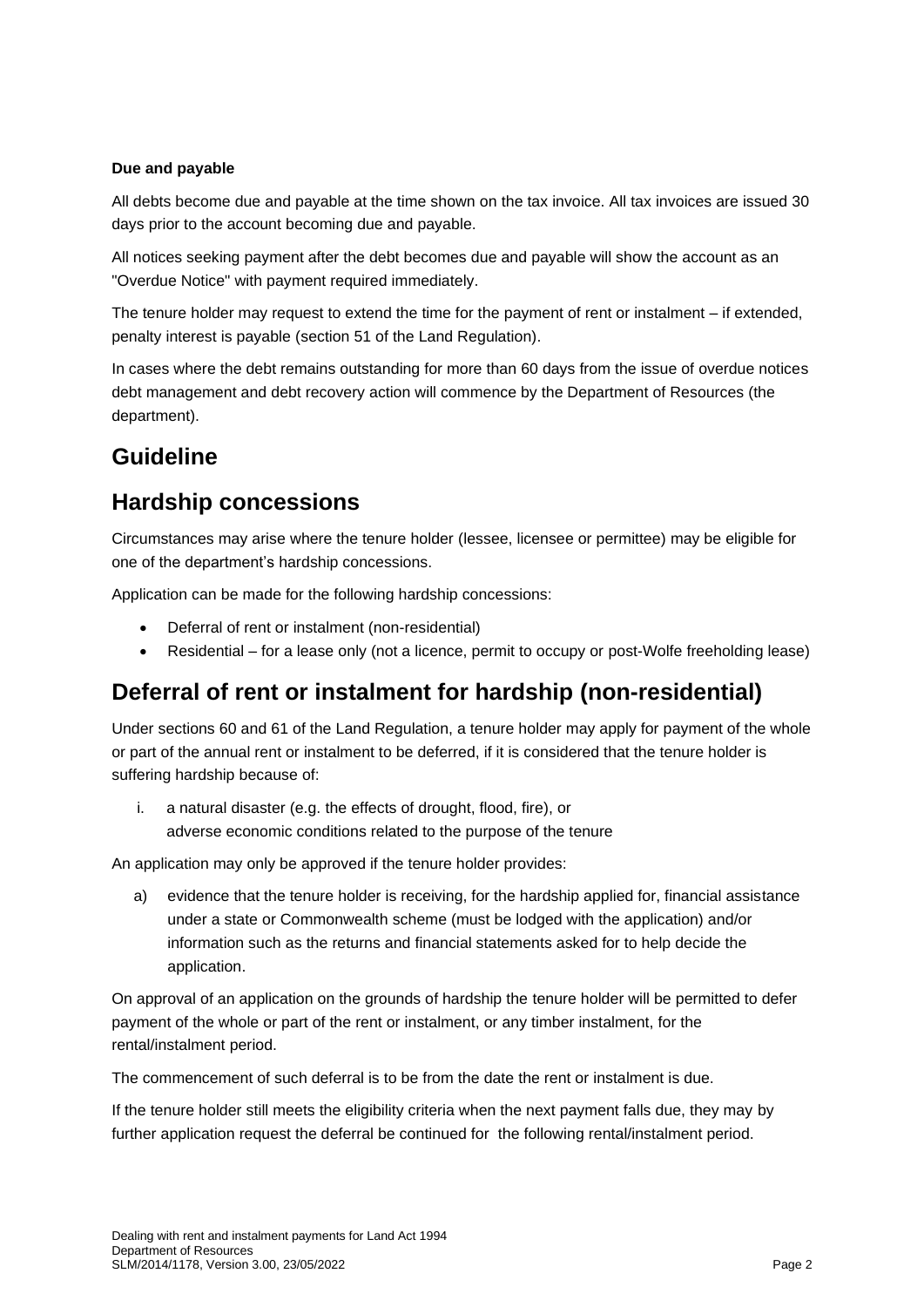If the tenure holder no longer meets the eligibility criteria:

- Deferral is terminated for all payments with interest at the prescribed interest rate being charged from the date of termination.
- Deferral is terminated but allow the outstanding amount with or without the new rent due, to be paid by instalments. Such instalments are to include interest at the prescribed penalty rate.

In cases where a tenure holder meets the criterion of receiving assistance from a Commonwealth or state scheme (as outlined above) that relates to the hardship for which the rent or instalment has been deferred, the deferral may be allowed to continue for the rental period which succeeds the termination date of that scheme.

On transfer of the lease or licence, the deferral cases and all outstanding amounts must be paid (refer to section 64 of the Land Regulation).

A lessee or licensee of a recently acquired property is not debarred from hardship assistance. Each case must be treated on its merits and a lessee or licensee must not be disqualified simply because of a recent purchase of a property.

**Note:** Applications from corporations will need to be referred to the Manager, Operational Finance for assessment prior to a decision being made.

#### **Eligibility criteria**

Evaluation of applications for deferral of rent or instalment for hardship will have regard to the following principles:

• **Non-rural industries** (for example: leases issued for commercial, industrial, tourism, or community related purposes).

The assistance for deferral of rent or instalment is available to maintain the viability of a tenure holder who is the victim of hardship circumstances outside the tenure holder's control and in respect of which insurance is not usual.

If, for a considerable time, the tenure holder is unable to use the land for the purpose for which the tenure was issued, or derive income from it for reasons outside the tenure holder's control, then the state as responsible landlord may also postpone its income accordingly. Implementation of the policy should be cost effective, therefore the degree of investigation necessary by the department should reflect the amount of rent or instalment involved. The problem has to be external, not caused by internal (mismanagement or other) problems. The hardship assistance is to be administered on a case by case basis.

The following is to be considered:

- The "hardship" should have a major economic impact lasting more than one year.
- The tenure holder should be able to show sound prospects of commercial viability in the short to medium term (2-5 years). A longer time is acceptable providing it can be justified.
- The tenure or enterprise involved should be the major source of income.
- The tenure holder should have taken all reasonable precautions to minimise or prevent the effects of the disaster, etc.
- The tenure holder may have sustained substantial damage to buildings and plant.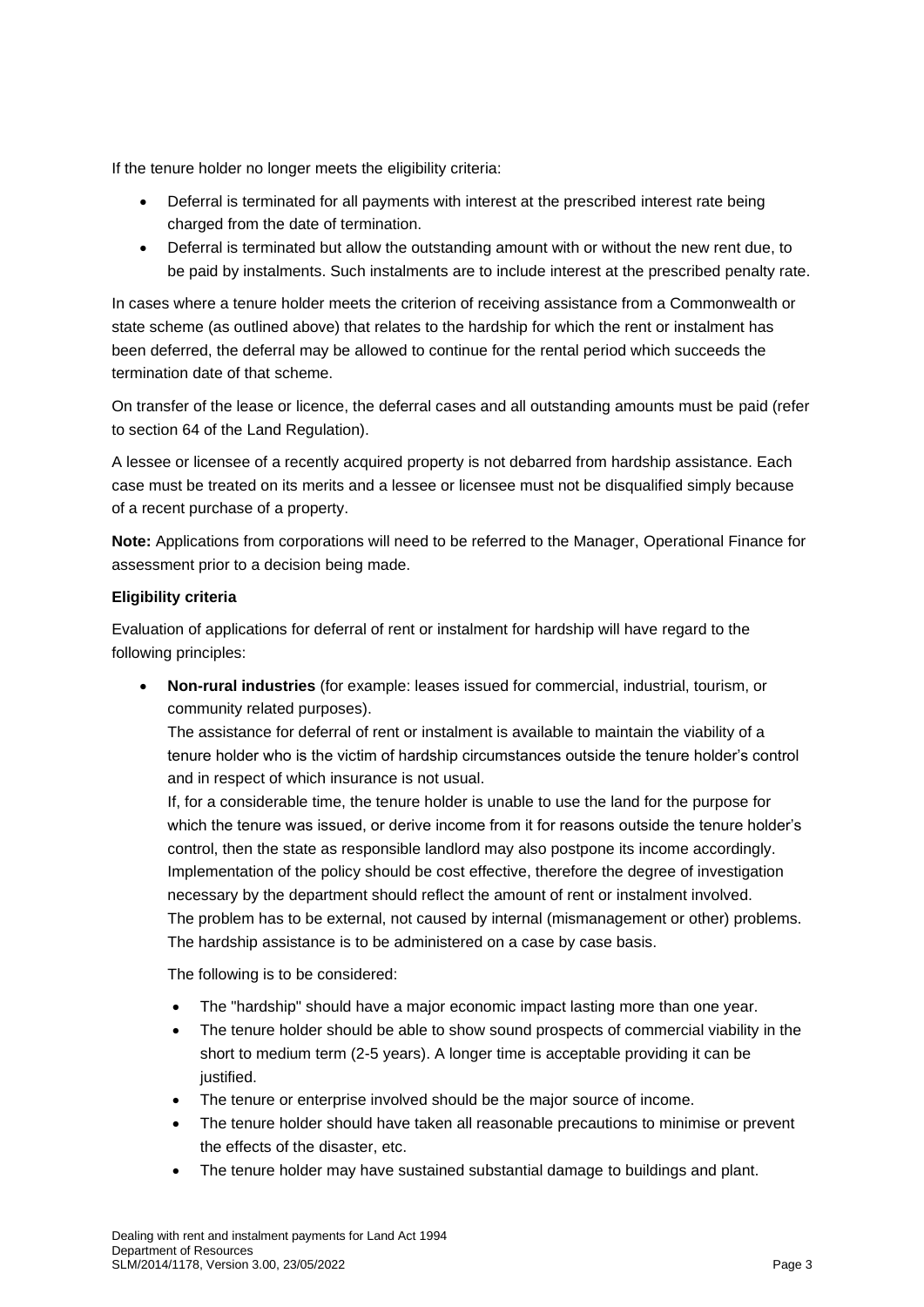• The tenure holder's financial liquidity has been severely affected.

AND

- The tenure holder must be unable to borrow from their financier. One letter will be required from the tenure holder's main financier. The letter must confirm that finance is not available. This will apply to deferral of both rent and freeholding instalment payments.
- **Rural Industries**  in addition to the principles for non-rural industries the following principles apply for rural industries:
	- Rural enterprises are generally more vulnerable to variations in climate (i.e. drought and floods) and markets.
	- The hardship assistance may be considered for a lessee who is an individual without reference to the Manager, Operational Finance (as mentioned above applications from a lessee that is a corporation will need to be referred to the Manager, Operational Finance for assessment prior to a decision being made) and who are suffering financial difficulties because of a natural disaster including drought, flood and fire or adverse economic conditions related to the purpose of the tenure and who are unable to borrow finance to pay rent or instalments.
	- In the case of drought, it is recognised that rent or instalment deferral could continue to be available past the official revocation of drought conditions. Financial pressures may continue to cause hardship for up to 12 months or more depending on the nature of the farming enterprise.

The tenure holder provides evidence that the tenure holder is receiving financial assistance from a Commonwealth or state scheme that relates to the hardship for which the deferral application is made, but only where financial hardship was assessed as part of qualifying for that assistance (to be confirmed by the tenure holder by supplying a letter to the department from the relevant authority providing the assistance with the deferral application).

#### **OR**

The tenure holder

- must be unable to borrow from their financier. One letter will be required from the tenure holder's main financier. The letter must confirm that finance is not available. This will apply to deferral of both rent and freeholding instalment payments; and
- is to reside on the property or in the district. (The latter is to cover situations where the tenure holder lives in a nearby town for family and other reasons). The measure is not to assist absentee land holders.

Each application for deferral is to be dealt with on its own merits.

#### **Note for reference only**:

In addition, the Minister may declare an area comprising or including a tenure as a hardship area if the Minister is satisfied that a tenure has been severely affected by:

- b) natural disaster or
- c) adverse economic conditions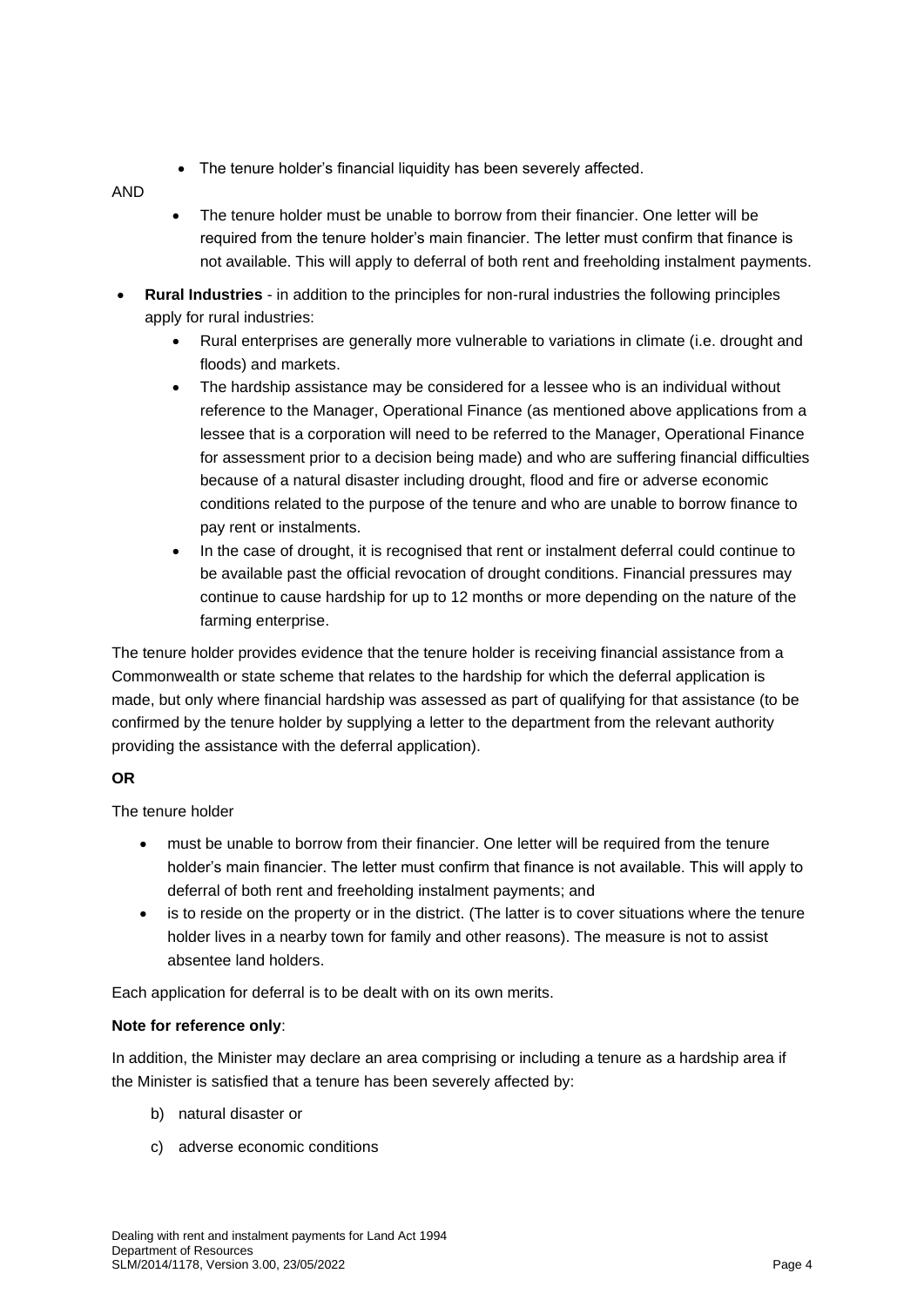# **Residential Hardship**

Sections 41 of the Land Regulation and 459(1) of the Land Act states that the Minister may reduce a rent to less than the rent normally applying to a lease or the instalment normally applying to a pre-Wolfe freeholding lease, if:

- a) the lease is used exclusively for the lessee's own residential use; and
- b) the lessee is suffering hardship and
- c) meets the other requirements in section 41 of the Land Regulation

**Note:** holders of road licences, permits to occupy and post-Wolfe freeholding leases are not eligible to apply for the residential hardship concession.

A residential hardship concession does not apply to a lease that is:

- held for associated residential uses for example a lease for a garden, or shed associated with the lessee's adjoining freehold residential land; or
- for pastoral or similar purposes where a dwelling house is part of the operation of the property. Other provisions of the Land Regulation regarding deferral of rent/instalment apply to these types of leases.

The Land Regulation section 41 states that to be eligible for the residential hardship concession:

- the lease land has to be the lessee's principal place of residence;
- the lessee is suffering hardship; and either:
	- i. the lessee holds, or is entitled to hold, a Commonwealth concession card; or
	- ii. the annual rent instalment payable under the lease is a significant proportion of the lessee's taxable income.

The Department of Communities, Housing and Digital Economy, when assessing rents for its tenants uses 25% of all household income.

However, that is for renting a house where the tenant has no other expenses associated with the property ownership, such as rates and maintenance costs.

Land Act leases are just for the land and lessees are also responsible for paying rates, as well as insurance and maintenance on their dwelling. Lessees may also have taken out a mortgage to purchase the lease or to build or renovate the dwelling on the lease.

Taking into account the additional costs a lessee of a residential lease issued under the Land Act is liable to pay (evidence will be needed), generally 10% to 15% of the lessee's annual income would be a fair and reasonable amount to pay for land rental/instalment.

#### **Eligibility Criteria**

In all circumstances, the lessee under the Land Act is the registered person or persons and the taxable income of all persons registered is to be taken into account.

If the lessee's total taxable annual income is less than or equal to the Queensland minimum weekly wages determined from time to time by the Queensland Industrial Relations Commission, then the lessee is considered to be suffering hardship if their annual rent/instalment is more than 10% of the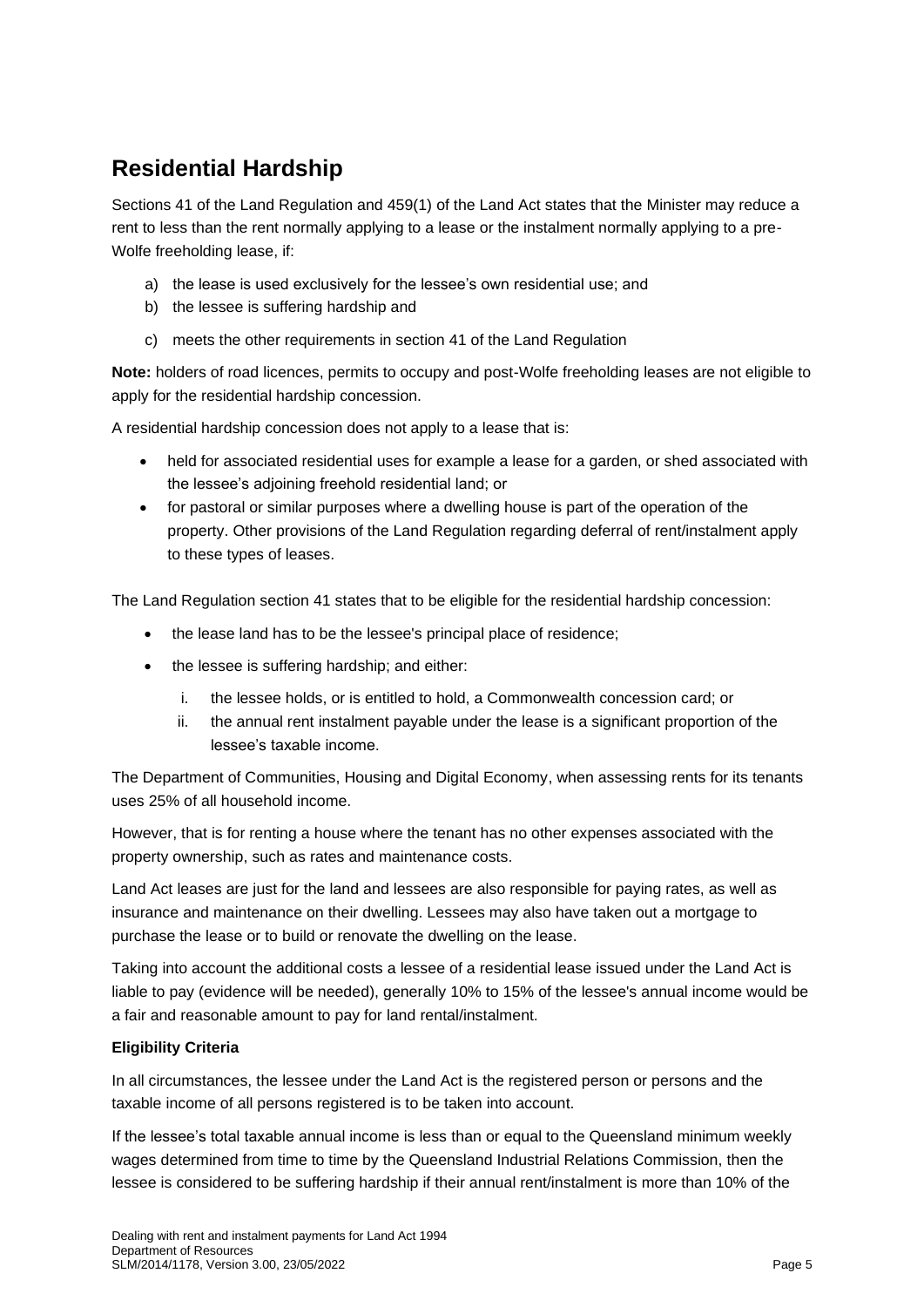(total) taxable annual income of (all the persons registered as) the lessee. The total taxable annual income would include wages, dividends from shares, income from investments, superannuation, etc.

The application for hardship must be accompanied by:

- Evidence of hardship (circumstances and reasons for hardship).
- Proof of the annual income of all lessees, e.g. Centrelink Payment Statement, Income Tax Assessment.
- Copy of the most recent bank statement/s showing balance of accounts.
- Copy (both front & back) of current Commonwealth concession card/s (if applicable).

The action officer may request other documentation to help with their assessment. For example:

- Evidence that they are unable to obtain finance from their financial institution in order to pay the rent/instalment.
- Evidence from an accredited financial planner that they are suffering financial hardship. e.g. Lifeline
- Evidence that they are unable to generate an income due to a medical condition.

If the lessee does not hold, or is not entitled to hold, a Commonwealth concession card, and their taxable income is less than the Queensland minimum weekly wage, then it is considered that if the annual rent/instalment is more than 10% of the lessee's taxable annual income, then the annual rent/instalment payable under the lease is a significant proportion of the lessee's taxable income.

The application does not need to be further assessed, and consideration may be given for approval of the rent/instalment to be reduced to 10% of the total annual taxable income of (all the persons registered as) the lessee of the lease. If the rent/instalment is already less than 10% of the combined annual taxable income of (all the persons registered as) the lessee, no concession would apply.

If a lessee's total taxable annual income is more than the Queensland minimum weekly wage, and/or the lessee has substantial funds/non-personal; assets, then residential hardship would need more detailed assessment, and applications will need to be referred to the Manager, Operational Finance for assessment prior to a decision being made. The amount of any concession is not to be less than 10% of the Queensland minimum weekly wage. If the rent/instalment is already less than 10% of the combined annual taxable income of (all the persons registered as) the lessee, no concession would apply.

An amount of up to 15% or higher in some instances, of the Queensland minimum weekly wage may be appropriate as the approved concessional rent/instalment. This will depend on the:

- rent/instalment payable
- lessee's income
- type of and estimated length of time the lessee may be suffering hardship.

Although the rental/instalment period may be annual, and a lessee's circumstances could change in that period, for administrative efficiency, a concessional rent/instalment may be applied for that period. This approach may also provide additional support for a lessee to recover from a hardship situation. However, in some instances, particularly if the rent is paid quarterly (does not apply to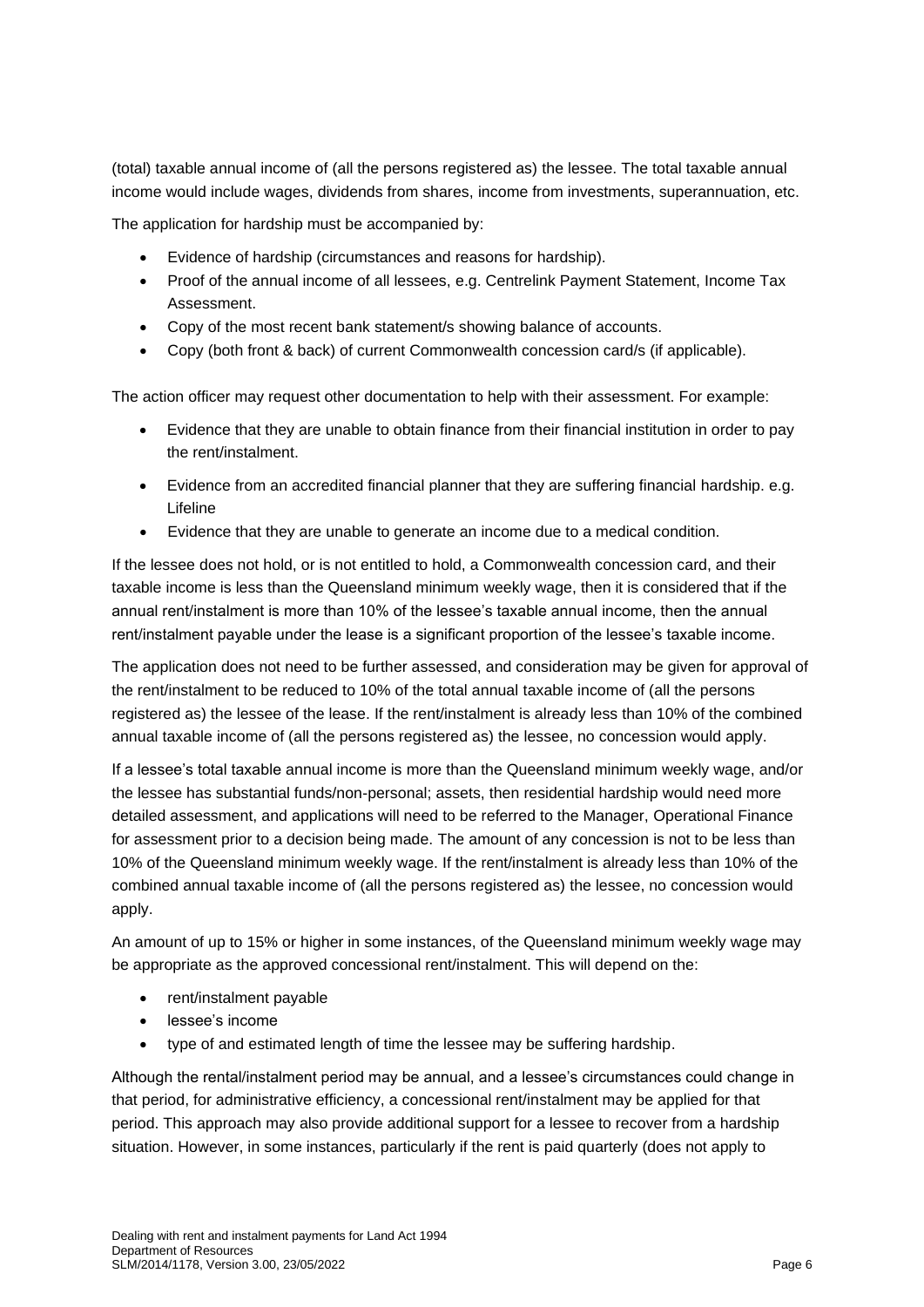instalments), it may be appropriate to provide a concession for only part of a year, e.g. for a quarterly rental period.

If a concession has been approved for a rental/instalment period, the lessee will be required to apply at the end of each rental/instalment period for a residential concession i.e. the concession only applies for the approved rental/instalment period.

# **Extension of time/payment plan**

The Land Regulation provides for a possible extension of time to pay rents/instalments in cases where lessees, licensees and permittees are ineligible for a deferral of rent under Part 4 of the Land Regulation.

Under section 51 of the Land Regulation "The designated officer may extend the time for the payment of rent or instalment."

A designated officer, for a provision about a lease, licence or permit to occupy, means:

- a) to the extent the provision is about a lease or licence the Minister; or
- b) to the extent the provision is about a permit to occupy the Chief Executive.

Under section 65(3) of the Land Regulation though "Penalty interest still runs from the time payment was owing under the regulations".

#### **Criteria for extension for payment**

Consideration of all applications for extensions should include:

- Reasons and requirements justifying an extension which must be provided
- Any extension should be for a period no greater than twelve months commencing from the date the debt became due and payable and should be encouraged to be as short as possible.
- A payment plan to be provided. The payment plan must be reasonable and ensure the debt will be paid off.
- All extensions/payment plans granted must be reviewed each six months commencing from the date the debt became due and payable.

Any non-compliance with the terms and conditions of the extension/repayment plan will result in the debt becoming immediately payable with debt management and debt recovery to be progressed.

# **Overpayment of rent or instalments**

Overpayment of rent or instalments for a tenure is to be dealt with in the following ways:

- Overpayment of rent up to the amount of the annual rental for the tenure must be credited to the account of the tenure holder or refunded to the tenure holder.
- Overpayment of rent for the tenure, which is more the annual rent amount must be refunded to the tenure holder (the amount to be refunded is the difference between the annual rent amount and the overpayment amount).
- Overpayment of the annual instalment for a pre-Wolfe freeholding lease, a post-Wolfe freeholding lease or a grazing homestead freeholding lease must be refunded to the tenure holder.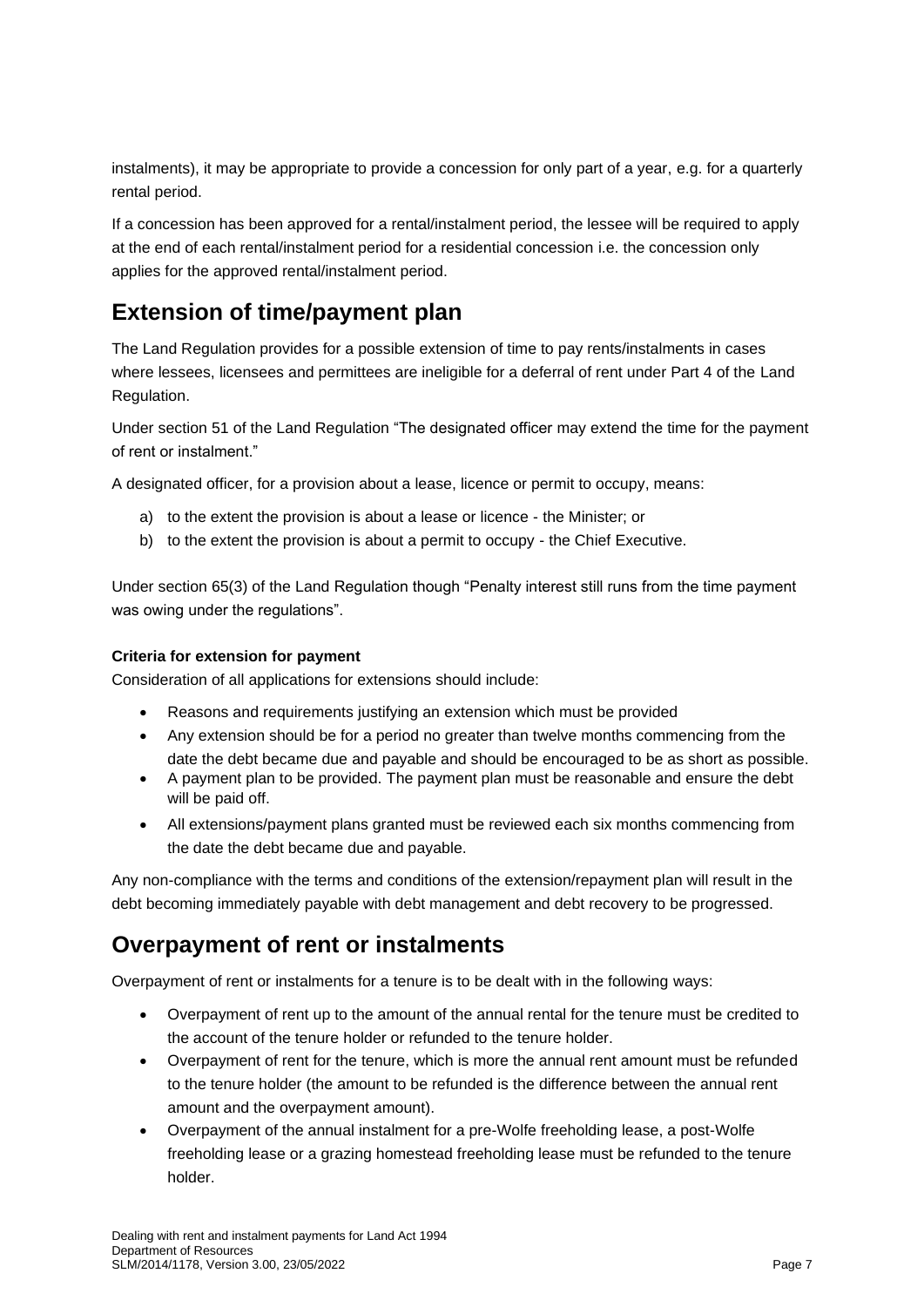Debt Management is the initial stage of the debt collection process where the department provides assistance to lessees, licensees and permittees to ensure they are aware of the outstanding debt and provide strategies to assist the client to effectively manage the debt to ensure the outstanding monies are paid.

All debts become due and payable at the time shown on the tax invoice and the department automatically issues a 30-day "Overdue Notice" for all accounts, which have been outstanding for a period greater than 30 days.

This notice advises the lessee, licensee or permittee that payment is overdue and must be paid immediately or legal action, forfeiture/cancellation could occur. Advice as to hardship and other concessions are provided on the notice where relevant.

If initial contact by the department does not result in payment and debt remains outstanding for more than 120 days then a Letter of Demand is forwarded by registered mail.

Generally, debts get paid as a result of the issue of the **'**Overdue Notice' or the 'Letter of Demand'. Management of debt could result in the debt being managed as:

- Hardship considerations:
	- o Residential hardship concession reduction of rent or instalment
	- o Deferral of rent and instalments for hardship
- Extension of time/payment plan.

At the expiry of the Letter of Demand, the department will follow up the letter with contact via telephone, fax/email confirming the next step i.e. cancellation, forfeiture or legal action.

Each circumstance is different and so, if the debt remains outstanding for more than 150 days the debt recovery process commences.

**Note –** In accordance with section 65(5) of the Land Regulation penalty interest is not payable on the rent or instalment outstanding if the lessee, licensee or permittee has a reasonable excuse for not paying the rent or instalment.

### **Debt recovery**

Debt recovery action is based on outstanding payments 150 days overdue.

All reasonable steps are to be taken to seek recovery of amounts owing to the department and the following will be considered when determining the appropriate action:

- History of non-payment
- Improvements located on the land
- Most appropriate use and further dealing
- Recovery costs
- Alternative tenure options.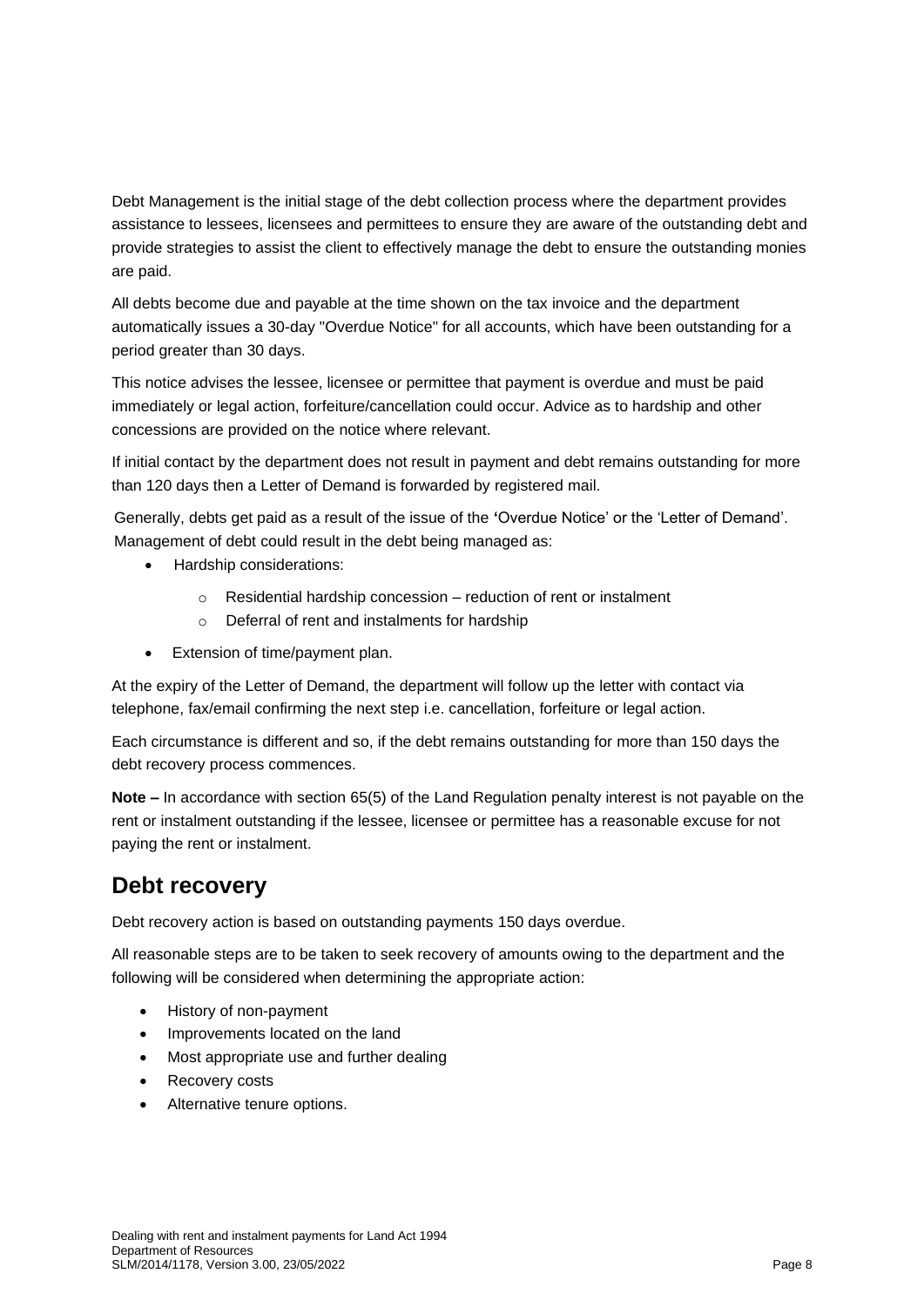A tenure holder will be provided with an Action Notice which provides for a final 30 days to pay the outstanding debt prior to either:

- the lease being forfeited in accordance with section 235 of the Land Act; or
- the permit or licence being cancelled in accordance with section 67 of the Land Regulation; or
- legal action in accordance with section 67 of the Land Regulation; or
- the lease being sold by Chief Executive in accordance with section 240J of the Land Act.

A copy of the Letter of Demand will be attached to the Action Notice (Forfeiture/Cancellation, intention to take legal action or intention to sell by Chief Executive) and forwarded by registered mail.

Advice will also be provided that the tenure holder may make written application for permission to sell the lease in accordance with section 240E of the Land Act**.**

If Action Notice is for legal action:

- More than \$1000 and less than \$25,000 then QCAT claim.
- More than \$25,000 is referred to In-house Legal for consideration of litigation and possible referral to credit rating agency.

**Note –** Debt less than \$1000 will be progressed to QCAT where appropriate.

If non-payment continues at the end of the final 30 day period then debt recovery action is to commence within 10 days from the date as indicated in Action Notice, being:

- Lodge QCAT Claim through the Queensland Civil and Administrative Tribunal, through the Magistrates Court/ Refer larger debts to In-house Legal; or
- Sale by Chief Executive; or
- Forfeiture/Cancellation.

# **Advice to registered interest holders and local governments**

When issuing an Action Notice for forfeiture, cancellation or sale by the Chief Executive, a copy of the Action Notice (and Letter of Demand) must be forwarded to the mortgagee and local governments as provided under section 235 of the Land Act.

Advice only should also be forwarded to any other registered interest holders e.g. sublessee, easement grantee (details of the debt owing are not to be disclosed, only that forfeiture, cancellation or sale action is proceeding/being considered).

# **Improvements on forfeited leases/cancelled licences or permits**

Whether approval is given to removing improvements will depend on the circumstances of the case, the type of improvements, and debt owing.

Note though that if the department further deals with the land and receives any monies for improvements under sections 246 and 247 of the Land Act, the lessee or licensee of an occupation licence is entitled to receive that monies, less debts owing to the state under section 250 of that Act. Payment may also be made to a mortgagee under section 251 of the above Act.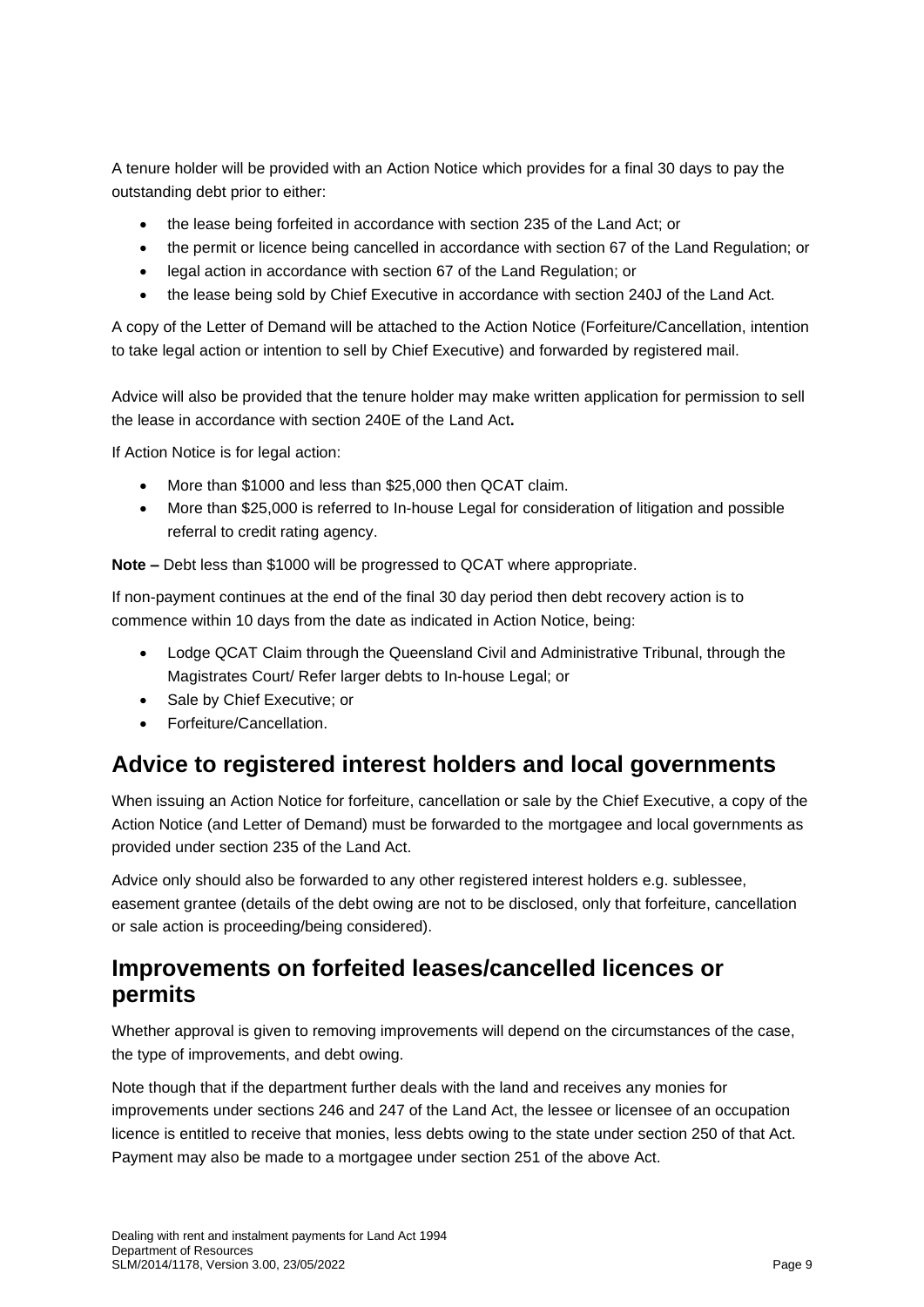Therefore, if a debt is owing, generally, approval will not be given to allowing improvements to be removed from a lease or occupation licence as the state may have an opportunity at a later date to recover some of the debt owing from any monies received from improvements when further dealing with the land.

Also note that improvements on a permit to occupy or road licence become the property of the state upon cancellation and no compensation is payable.

Action by the department will include inspection to ensure the lessee, licensee, permittee (and any other party) has vacated the land.

Note: The Land Act previously had provision for the Governor in Council to forgive all or part of deferred rent and any deferred penalty interest – repealed section 193.

There is now no provision to forgive deferred rent and any deferred penalty interest.

Note: There has not been any provision to forgive deferred instalments as instalments are paid to complete the purchase price of a lease converted to freehold

# **Legislation**

*Land Act 1994*

Land Regulation 2020

# **Human Rights**

The department is committed to respecting, protecting and promoting human rights. Under *the Human Rights Act 2019*, the department has an obligation to act and make decisions in a way that is compatible with human rights and, when making a decision, to give proper consideration to human rights. To the extent an act or decision under this document may engage human rights under the *Human Rights Act 2019*, regard will be had to that Act in undertaking the act or making the decision.